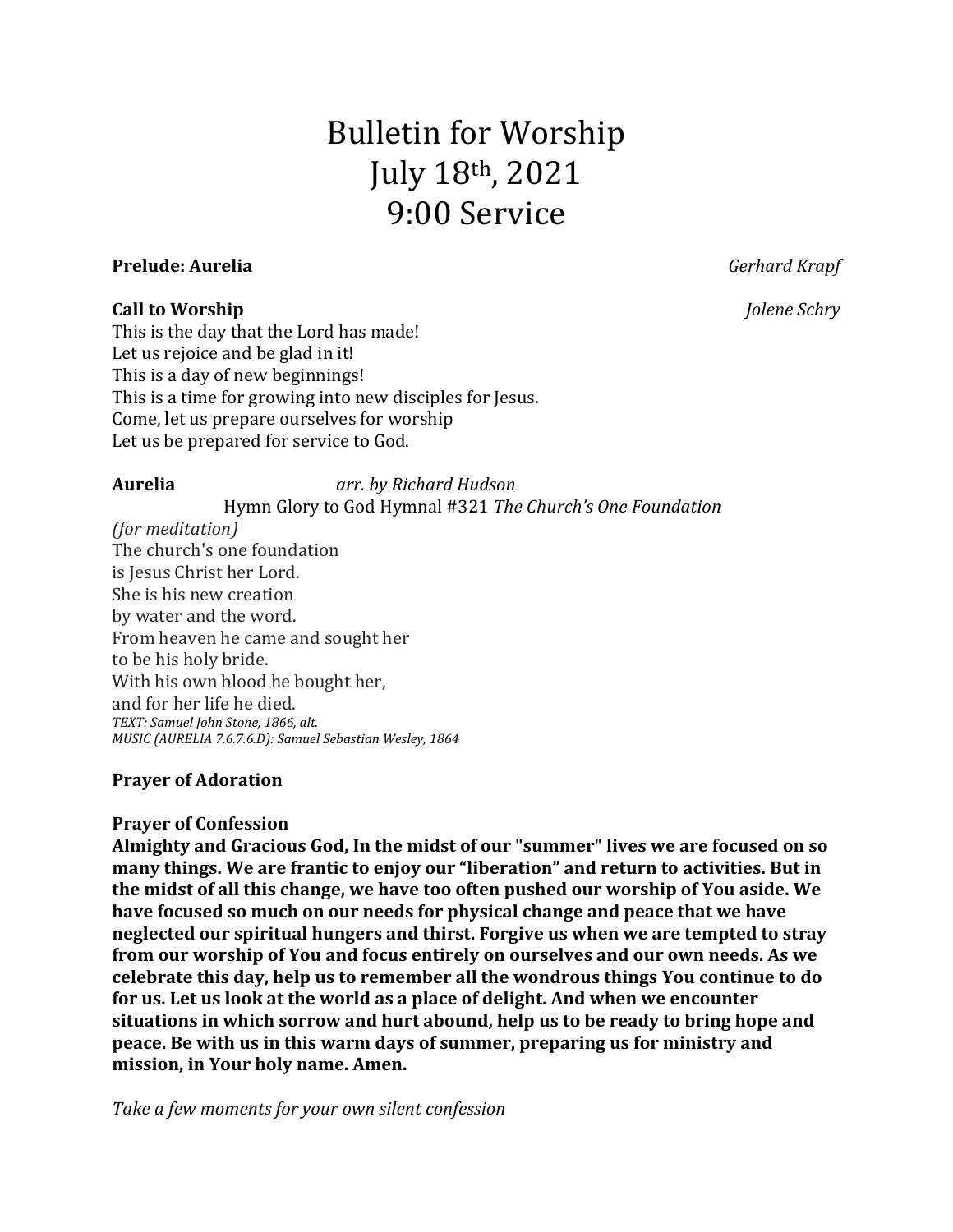#### **Assurance of Hope and Forgiveness**

God is merciful and pours God's love on us abundantly. In Jesus Christ, we are forgiven! Hallelujah! Give thanks to God who has shared with us this gift of hope and renewal. Amen.

#### **The Presbyterian Hymnal #579**"Gloria Patri"

Glory be to the Father, and to the Son, and to the Holy Ghost; As it was in the beginning, is now, and ever shall be,   world without end. Amen.   *Public Domain Glory Be to the Father TEXT: Trad. liturgical text. Composer: Henry W. Greatorex (1851)*  

### **Scripture Readings:** Ephesians 2:11-22

<sup>11</sup> So then, remember that at one time you Gentiles by birth, called 'the uncircumcision' by those who are called 'the circumcision'—a physical circumcision made in the flesh by human hands— <sup>12</sup>remember that you were at that time without Christ, being aliens from the commonwealth of Israel, and strangers to the covenants of promise, having no hope and without God in the world. <sup>13</sup>But now in Christ Jesus you who once were far off have been brought near by the blood of Christ. <sup>14</sup>For he is our peace; in his flesh he has made both groups into one and has broken down the dividing wall, that is, the hostility between us. <sup>15</sup>He has abolished the law with its commandments and ordinances, so that he might create in himself one new humanity in place of the two, thus making peace, <sup>16</sup>and might reconcile both groups to God in one body through the cross, thus putting to death that hostility through it. <sup>17</sup>So he came and proclaimed peace to you who were far off and peace to those who were near; <sup>18</sup>for through him both of us have access in one Spirit to the Father. <sup>19</sup>So then you are no longer strangers and aliens, but you are citizens with the saints and also members of the household of God, <sup>20</sup>built upon the foundation of the apostles and prophets, with Christ Jesus himself as the cornerstone. <sup>21</sup>In him the whole structure is joined together and grows into a holy temple in the Lord; <sup>22</sup>in whom you also are built together spiritually into a dwelling-place for God.

### Mark 6:30-34, 53-56

<sup>30</sup> The apostles gathered around Jesus, and told him all that they had done and taught. <sup>31</sup>He said to them, 'Come away to a deserted place all by yourselves and rest a while.' For many were coming and going, and they had no leisure even to eat. <sup>32</sup>And they went away in the boat to a deserted place by themselves. <sup>33</sup>Now many saw them going and recognized them, and they hurried there on foot from all the towns and arrived ahead of them. <sup>34</sup>As he went ashore, he saw a great crowd; and he had compassion for them, because they were like sheep without a shepherd; and he began to teach them many things.

<sup>53</sup> When they had crossed over, they came to land at Gennesaret and moored the boat. <sup>54</sup>When they got out of the boat, people at once recognized him, <sup>55</sup>and rushed about that whole region and began to bring the sick on mats to wherever they heard he was. <sup>56</sup>And wherever he went, into villages or cities or farms, they laid the sick in the